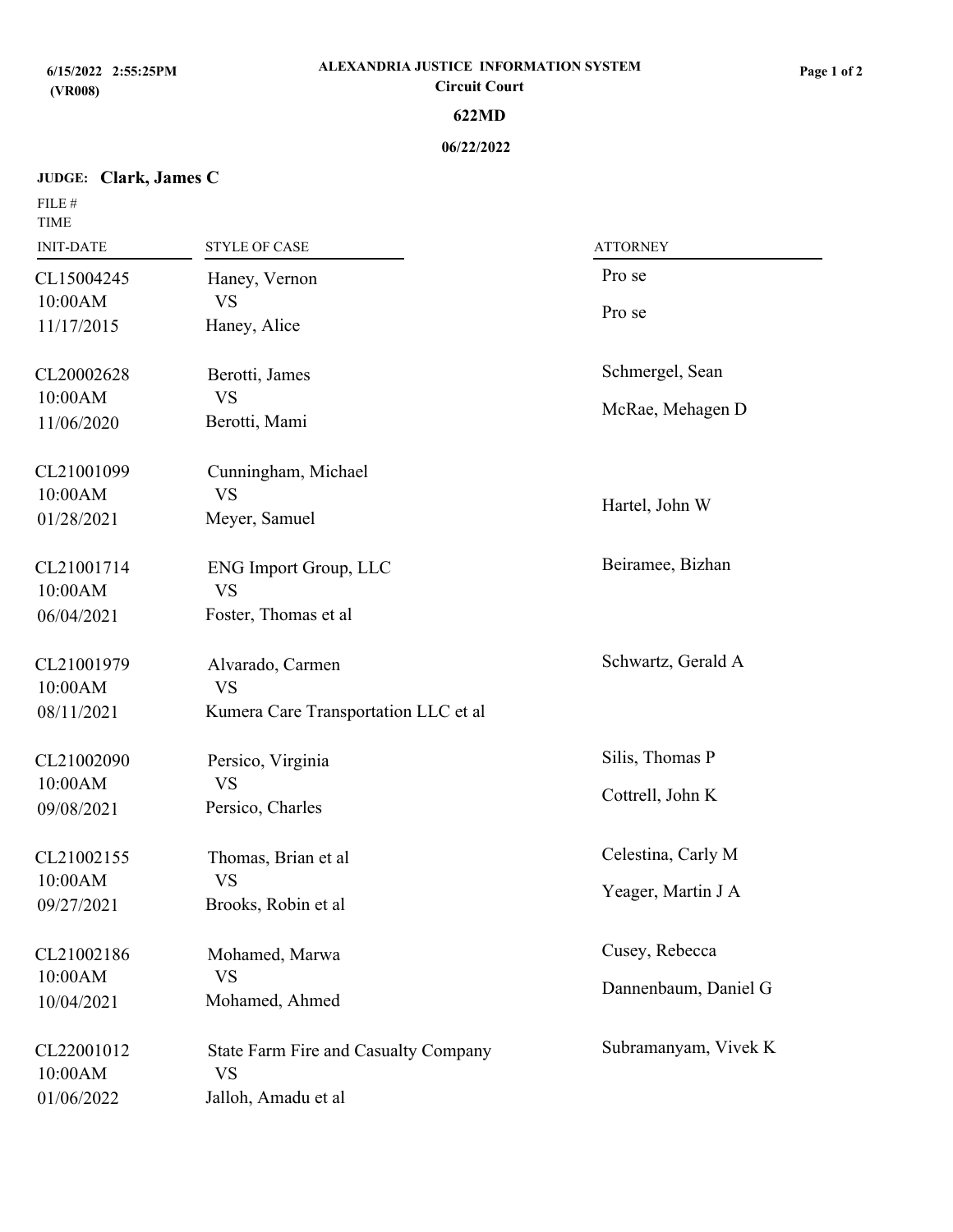# **JUDGE: Clark, James C**

| CL22001577 |     | In Re: Approval for Transfer of Structured Settler |
|------------|-----|----------------------------------------------------|
| 10:00AM    | VS. |                                                    |
| 05/18/2022 |     |                                                    |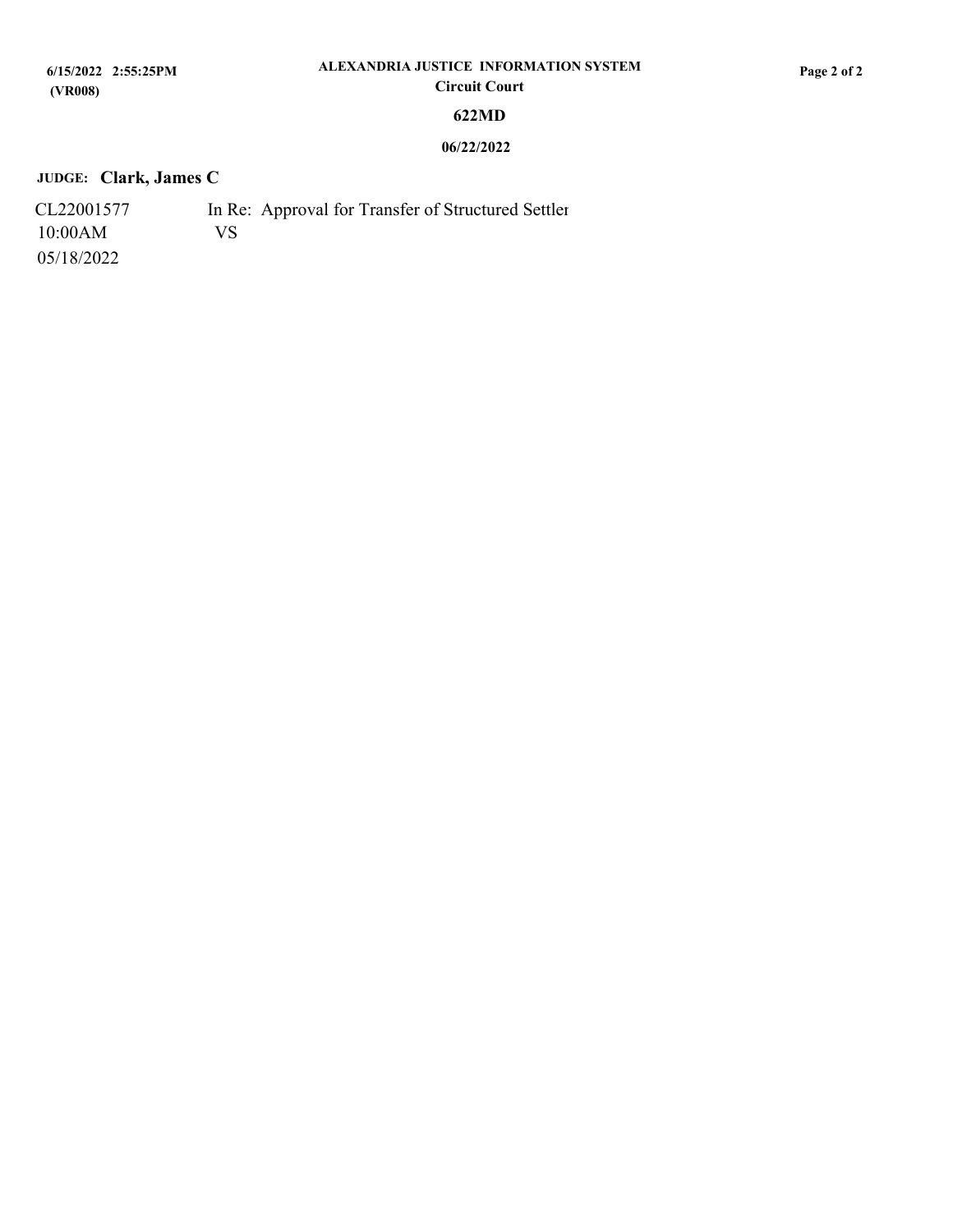# **JUDGE: Kemler, Lisa B**

FILE  $\#$ 

| <b>TIME</b>                         |                                                    |                    |  |
|-------------------------------------|----------------------------------------------------|--------------------|--|
| <b>INIT-DATE</b>                    | <b>STYLE OF CASE</b>                               | <b>ATTORNEY</b>    |  |
| CL14003828<br>10:00AM               | Torrick, William et al<br><b>VS</b>                | Gutkowski, David C |  |
| 09/23/2014                          | Test, Robert et al                                 | Test, Robert J     |  |
| CL18001030<br>10:00AM               | State Department Federal Credit Union<br><b>VS</b> | Currier, Holly A   |  |
| 01/08/2018                          | Goldring, John                                     |                    |  |
| CL19001909                          | Ieshia S. Webster as Adm                           | Meltmar, W Charles |  |
| 10:00AM<br>05/01/2019               | <b>VS</b><br>Amoah, Nana                           | Zaug, Heather E    |  |
| CL21001721                          | 5Star Life Insurance Company et                    | Heyer, Eric        |  |
| 10:00AM<br>06/07/2021               | <b>VS</b><br>Militia Insurance Trust et al         | Smith, Joseph A    |  |
| CL21002201<br>10:00AM               | Fedex Corporate Services Inc<br><b>VS</b>          | Gouger, David H    |  |
| 10/06/2021                          | Vetfed Resources Inc                               |                    |  |
| CL22001456<br>10:00AM<br>04/19/2022 | Cremation of Unclaimed Remains of Kontcheu Nj      |                    |  |
| CL22001612<br>10:00AM<br>05/25/2022 | Cremation of Unclaimed Remains of Jason Benjar     |                    |  |
| CW11001049<br>10:00AM<br>01/07/2011 | Jasper, Milton                                     |                    |  |
| CW22001069<br>10:00AM<br>03/15/2022 | O'Malley, Helen                                    |                    |  |